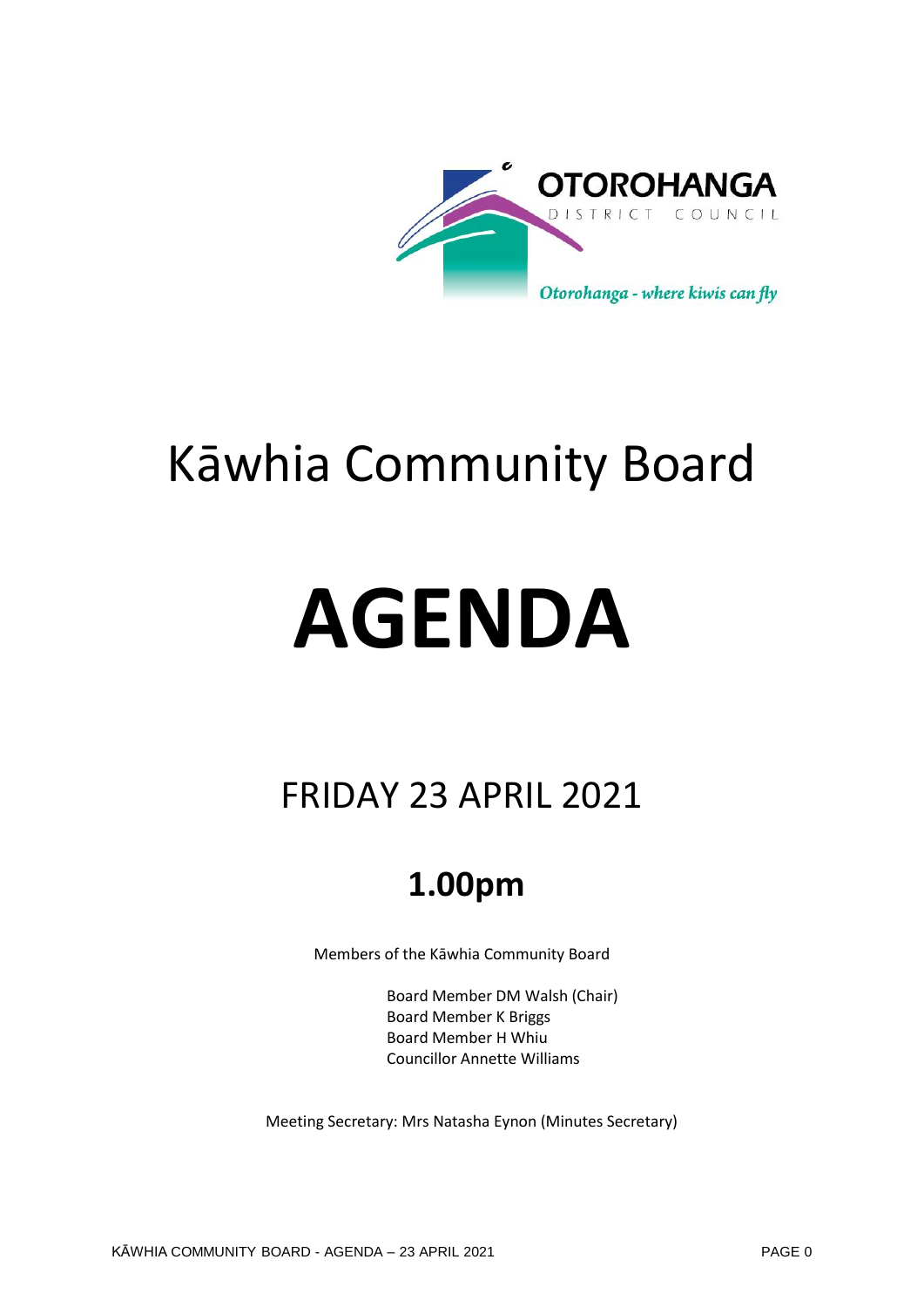### **KĀWHIA COMMUNITY BOARD**

23 APRIL 2021

Notice is hereby given that an Ordinary meeting of the Kāwhia Community Board will be held at the Kāwhia Community Hall, Jervois Street Kāwhia on Friday 23 April 2021 commencing at 1pm.

20 April 2021

Tanya Winter **CHIEF EXECUTIVE**

## **AGENDA**

**ORDER OF BUSINESS:**

**PRESENT**

**IN ATTENDANCE**

**APOLOGIES**

**DECLARATION OF INTEREST**

**PUBLIC FORUM (UP TO 30 MINUTES)**

**CONFIRMATION OF MINUTES – 26 FEBRUARY 2021**

**REPORTS**

| <b>ITEM 47</b>             | <b>ELECTED MEMBER DECLARATION</b>         | 2 |
|----------------------------|-------------------------------------------|---|
| ITEM 48                    | <b>CHAIRPERSONS REPORT - VERBAL</b>       | 3 |
| ITEM 49                    | KAWHIA COMMUNITY BOARD 2021 MEETING DATES | 3 |
| ITEM 50                    | THE OLD POST OFFICE VERANDAH              | 4 |
| <b>BOARD MEMBER UPDATE</b> |                                           |   |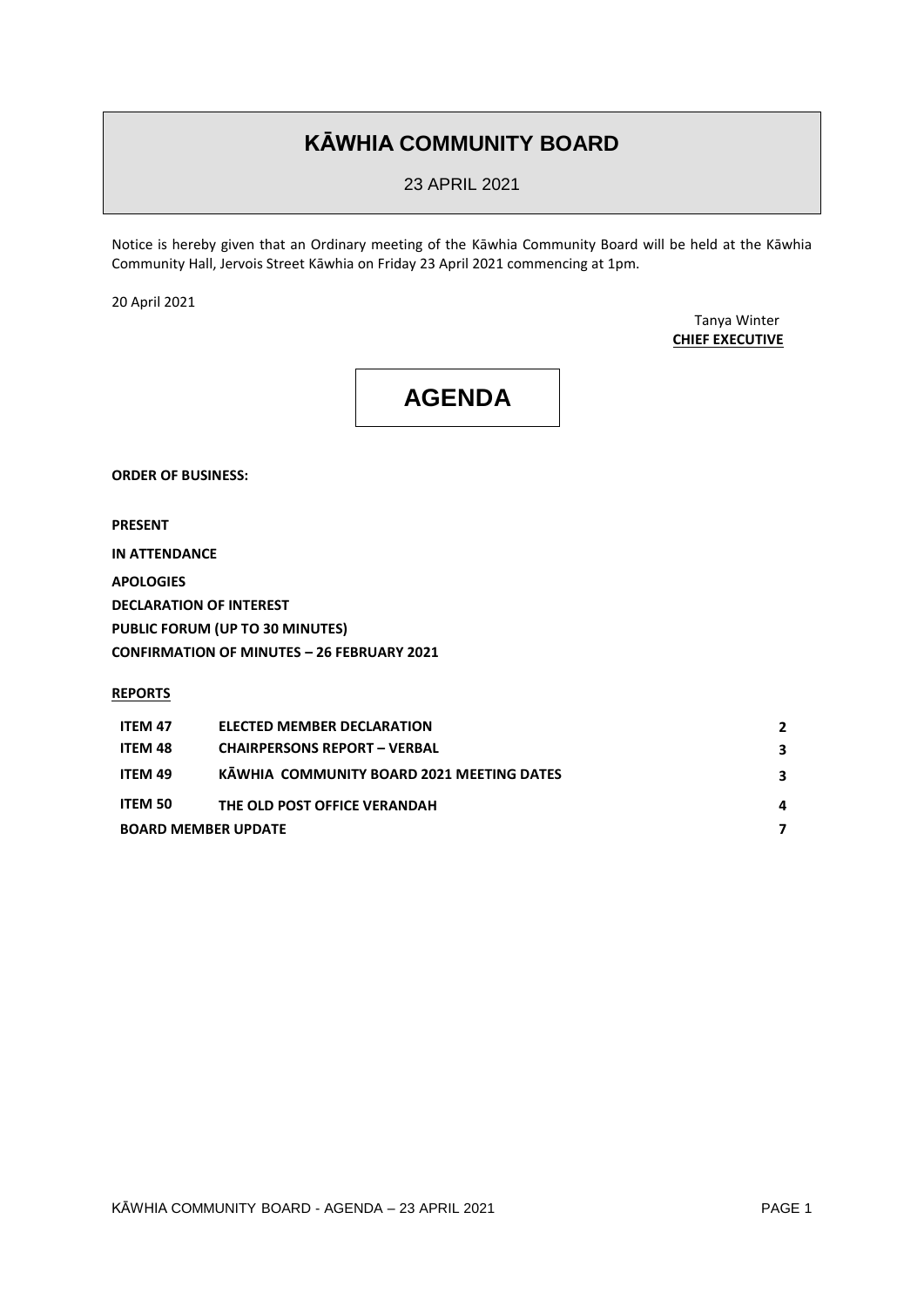| <b>ITEM 47</b> | <b>ELECTED MEMBER DECLARATION</b>                        |
|----------------|----------------------------------------------------------|
| TO:            | <b>CHAIRPERSON AND MEMBERS</b><br>KAWHIA COMMUNITY BOARD |
| FROM:          | <b>CHIEF EXECUTIVE</b>                                   |
| DATE:          | <b>23 APRIL 2021</b>                                     |
|                |                                                          |

#### **Relevant Community Outcomes**

Foster an involved and engaged Community

#### **Executive Summary**

Pursuant to Schedule 7, Part 1, Clause 14 of the Local Government Act 2002, Elected Members are required to make and sign a declaration in the presence of the Mayor.

#### **Recommendations**

It is recommended that:

1. Pursuant to Schedule 7, Part 1, Clause 14 of the Local Government Act 2002, newly Elected Member Geoff Good sign the declaration form in the presence of the Mayor.

#### **Declaration by Mayor or Chairperson or Member**

"I, Geoff Good, declare that I will faithfully and impartially, and according to the best of my skill and judgment, execute and perform, in the best interests of Kāwhia Community the powers, authorities, and duties vested in, or imposed upon, me as member of the Kāwhia Community Board by virtue of the Local Government Act 2002, the Local Government Official Information and Meetings Act 1987, or any other Act

Dated at: [place, date]

Signature:

Signed in the presence of: His Worship the Mayor Max Baxter

Tanya Winter **CHIEF EXECUTIVE**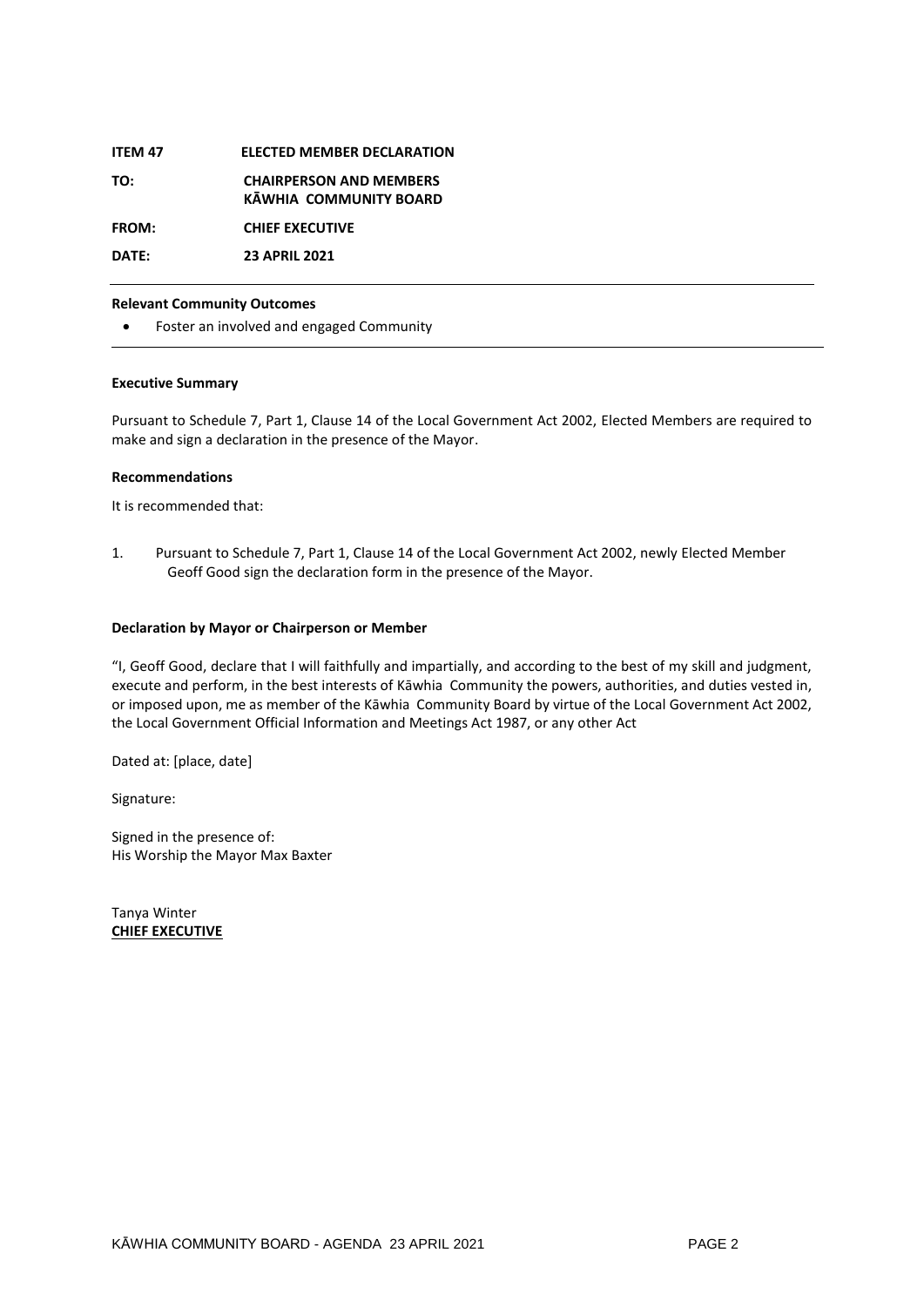#### **ITEM 48 CHAIRPERSONS REPORT (VERBAL)**

| ITEM 49 | KAWHIA COMMUNITY BOARD 2021 MEETING DATES |  |  |
|---------|-------------------------------------------|--|--|
|         |                                           |  |  |

**TO: CHAIRPERSON AND MEMBERS KĀWHIA COMMUNITY BOARD**

**FROM: GOVERNANCE SUPERVISOR**

**DATE: 23 APRIL 2021**

#### **Relevant Community Outcomes**

Foster an involved and engaged Community

#### **EXECUTIVE SUMMARY**

Prior to the end of each calendar year the Board considers and adopts a Schedule of dates for the following years regular meetings. To date this schedule has not been resolved.

#### **STAFF RECOMMENDATION**

It is recommended:

That the meeting dates presented below for regular meetings of the Kāwhia Community Board covering the 2021 calendar year be adopted.

#### **REPORT DISCUSSION**

#### **Friday**

Colin Tutty **GOVERNANCE SUPERVISOR**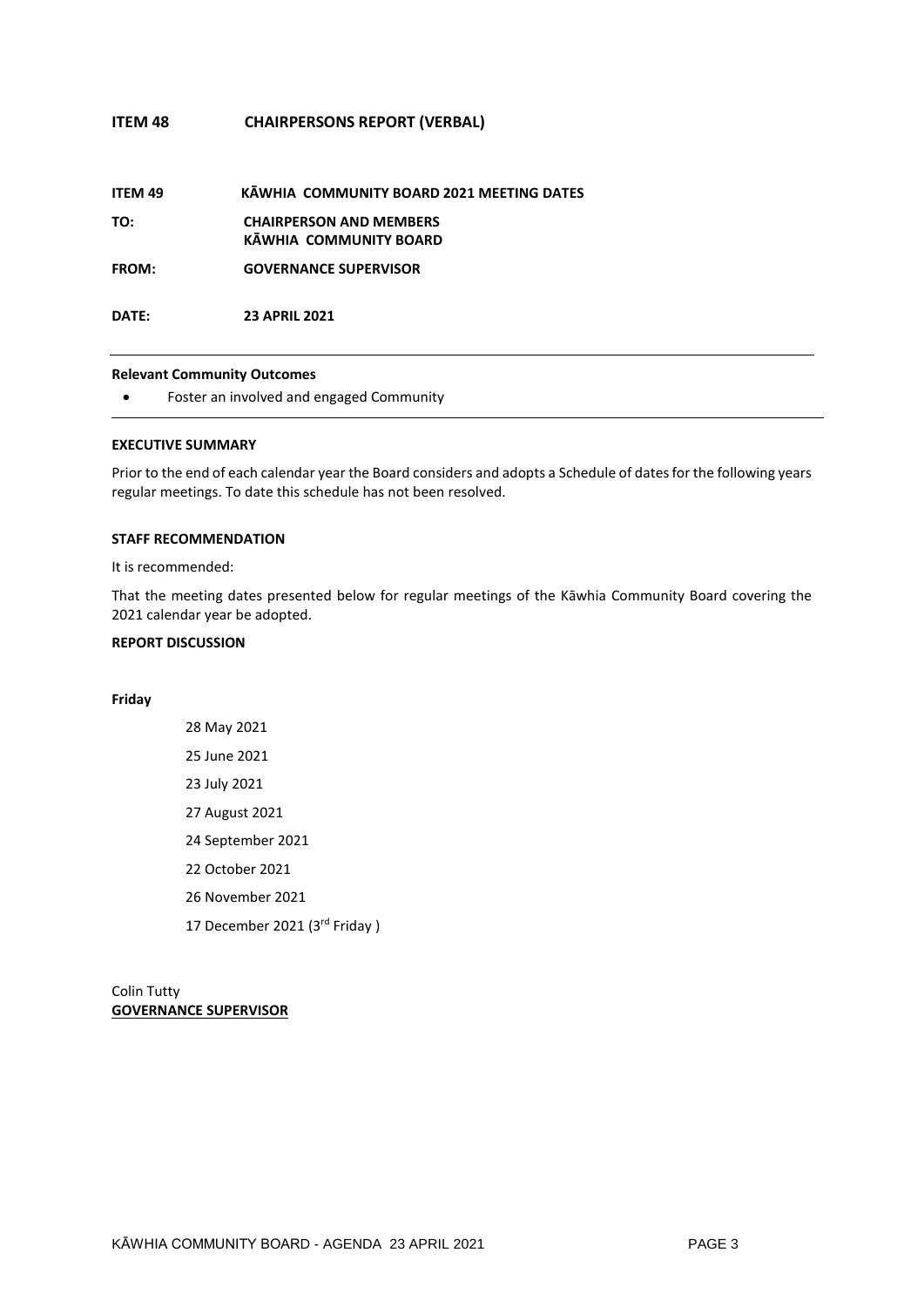| <b>ITEM 50</b> | THE OLD POST OFFICE VERANDAH                                               |
|----------------|----------------------------------------------------------------------------|
| TO:            | <b>CHAIRPERSON AND MEMBERS</b><br>KĀWHIA COMMUNITY BOARD                   |
| <b>FROM:</b>   | <b>GROUP MANAGER - ENVIRONMENT</b><br><b>BUSINESS SUPPORT - REGULATORY</b> |
| DATE:          | FRIDAY 23RD APRIL, 2021                                                    |

#### **Relevant Community Outcomes**

- Ensure services and facilities meet the needs of the Community
- Provide for the unique history and culture of the District

#### **Executive Summary**

During recent alterations to The Old Post Office building, a window at the front of the building was removed and replaced with a set of French doors. At the time, the overhang that protected the window and door from the weather had to be demolished due to severe rot. A new verandah is proposed to weatherproof the new entrance and protect the building frontage.

A decision is sought from the Kāwhia Community Board regarding the funding of the proposed verandah.

#### **Recommendation(s)**

It is recommended that:

- 1. Kāwhia Community Board recommend to Council that a verandah at The Old Post Office in Kāwhia be constructed and that funding of \$12,500 (plus GST) be allocated from the District and Kawhia property budget(s);
- **2.** Kāwhia Community Board confirm they understand that this is an unbudgeted expenditure (that will create a negative variance in this budget).

#### **Background**

In 2020 the Old Post Office building underwent alterations by the builder, Rick Dempsey, on behalf of the Medical Centre and the Art Group. During this process, a window at the front of the building was removed and replaced with a set of French doors to operate as an entrance to the building. The original window had a small awning to protect it from weather, however this awning had to be removed due to severe rot. Discussion between Council's former Property Advisor and those acting for The Old Post Office Kāwhia began in 2020 in relation to the plans for a verandah and who would bear the cost for its construction.

#### **CURRENT SITUATION**

The builder, Rick Dempsey, has submitted the plans and associated estimate for the proposed verandah. The proposal is both a replacement and improvement of what was in place prior to the alterations, with the design plan keeping with the building style. The main purpose for the verandah is to protect the French doors, and the area directly inside the entrance, from any water damage due to the level of exposure to the weather. The cost is estimated at \$12,500 plus GST.

Although the recent work to make the building more operationally efficient was funded by the Medical Centre and Arts Group, this work is seen as necessary to protect the integrity of the building structure. It is Council's responsibility to ensure our buildings are maintained and weathertight. Funding this project will exceed the budget available in the Property budgets for 2020/21, hence why this report has come before the Board and why staff are recommending that it be funded by Council.

#### **OPTIONS**

**Option 1 – Kāwhia Community Board recommends for Council to approve payment for the new verandah on The Old Post Office.** 

**Option 2 – Kāwhia Community Board does not recommend for Council to approve payment for the new verandah on The Old Post Office.**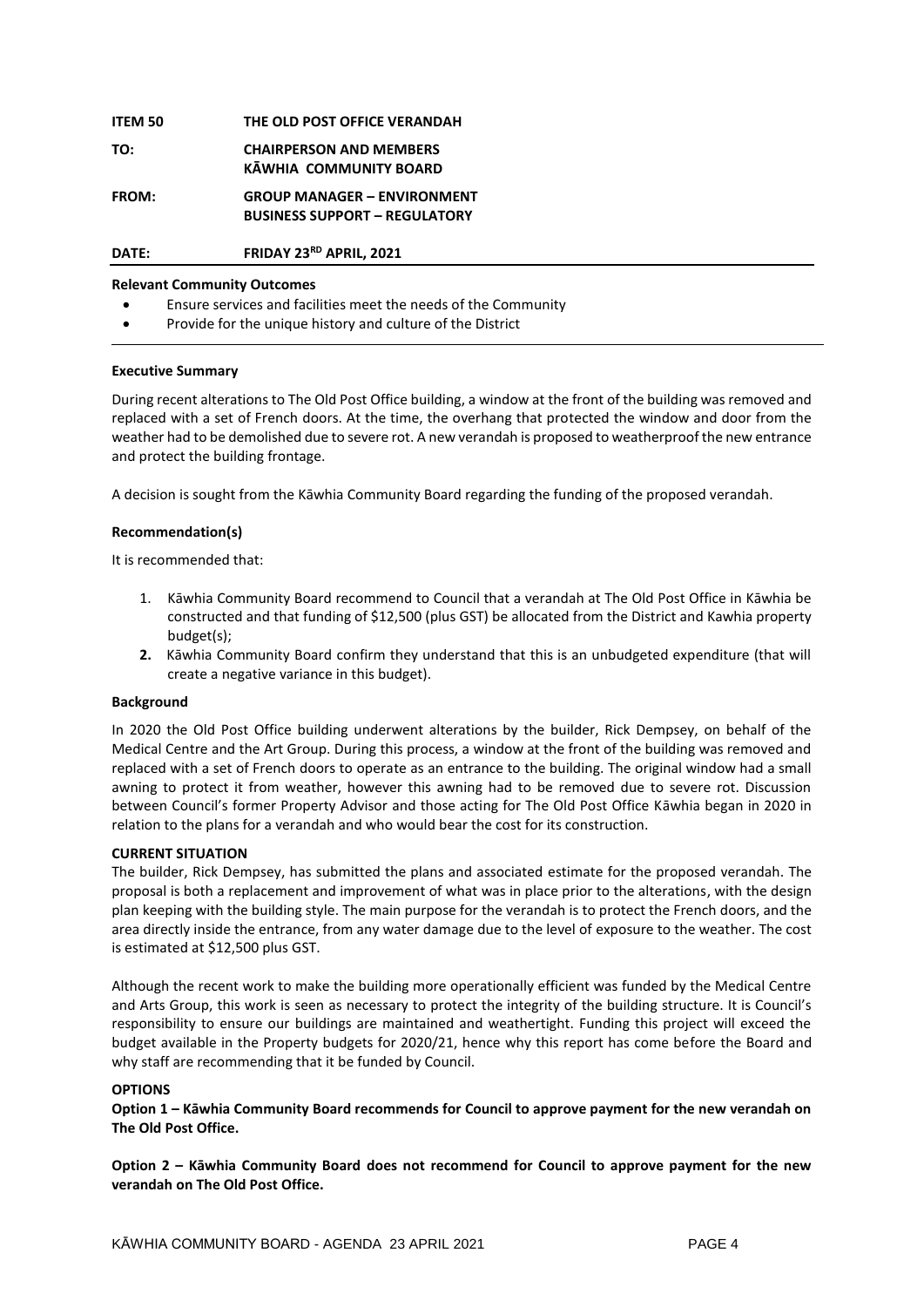#### **CONSIDERATIONS**

#### **1. Significance and Engagement**

With consideration of the Significance and Engagement Policy, it has been determined that this upgrade will not alter or hinder the use the building beyond a minor impact and therefore no consultation would be required.

#### **2. Policy and Plans**

Section 3 of the Structures and Works in Public Places Bylaw 2015 relates to Verandahs, Balconies and Awnings. The Group Manager Engineering has given approval for building work to commence subject to the builder confirming the location of all underground services, and approval of the Board and Council.

#### **3. Legal**

There are no specific legal considerations in relation to this proposal. The Manager Building Control has advised this project would satisfy the requirements of Schedule 1 Building Act 2004 and building consent is not required.

#### **4. Financial**

The cost of the new verandah has been estimated as \$12,500 plus GST. For the current financial year, availability of Council funds is as follows:

- Kāwhia Medical Centre Budget \$500 remaining
- Kāwhia Properties Budget \$1000 remaining
- District Properties Budget \$5000 remaining

The total amount still available is \$6,500 for 2020/21, leaving a deficit of \$6,000 to be located in other budgets yet to be determined.

#### **5. Iwi**

Although all of this area is located within a site of significance to local iwi, no matters of concern for iwi were raised during the renovations of the Medical Centre.

#### **ASSESSMENT OF OPTIONS**

#### **Option 1**

Kāwhia Community Board recommends for Council to approve payment for the new verandah on The Old Post Office. The costs have been outlined in the 'current situation' and 'financial considerations' sections of this report.

#### **Advantages**

 The Old Post Office Building entranceway will be protected from the weather, enhancing the use of the building and extending the durability of the building's frontage.

#### **Disadvantages**

 There is only \$6,500 remaining in Council's combined Property budgets for the 2020/21 financial year. If this project is approved, the budgets would be exhausted and put into negative variance. No other property work would be funded for the remaining 3 months of the year unless approved as a budget variation by Council.

#### **Option 2**

Kāwhia Community Board does not recommend for Council to approve payment for the new verandah on The Old Post Office.

#### **Advantages**

• The Board and Council funds suggested to support the proposal could be used elsewhere

#### **Disadvantages**

- The relationship between the Kāwhia Medical Centre & Kāwhia Art Group and the Board could be negatively affected by this decision
- The absence of a covered entranceway will detract from the amenity value of this community building and lessen the durability of the street frontage.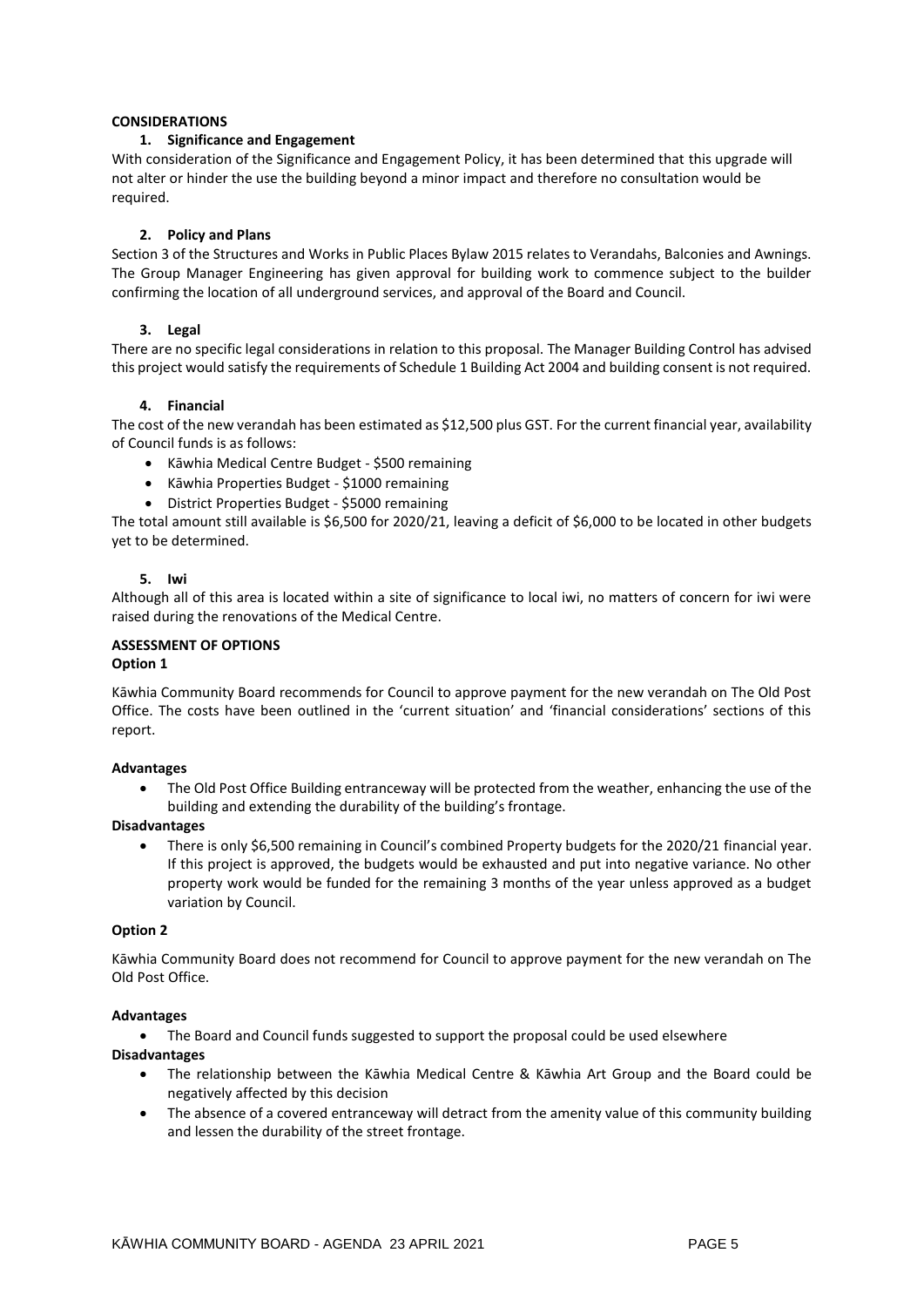#### **PREFERRED OPTION AND REASONS**

The recommendation is that the Kāwhia Community Board approve Option 1 and recommend that Council approve the allocation of funds to cover the cost of the new verandah for The Old Post Office building in Kāwhia, noting the resulting negative variance in the Property budgets for 2020/21.

Andrew Loe **GROUP MANAGER – ENVIRONMENT**

Claire King **BUSINESS SUPPORT – REGULATORY**